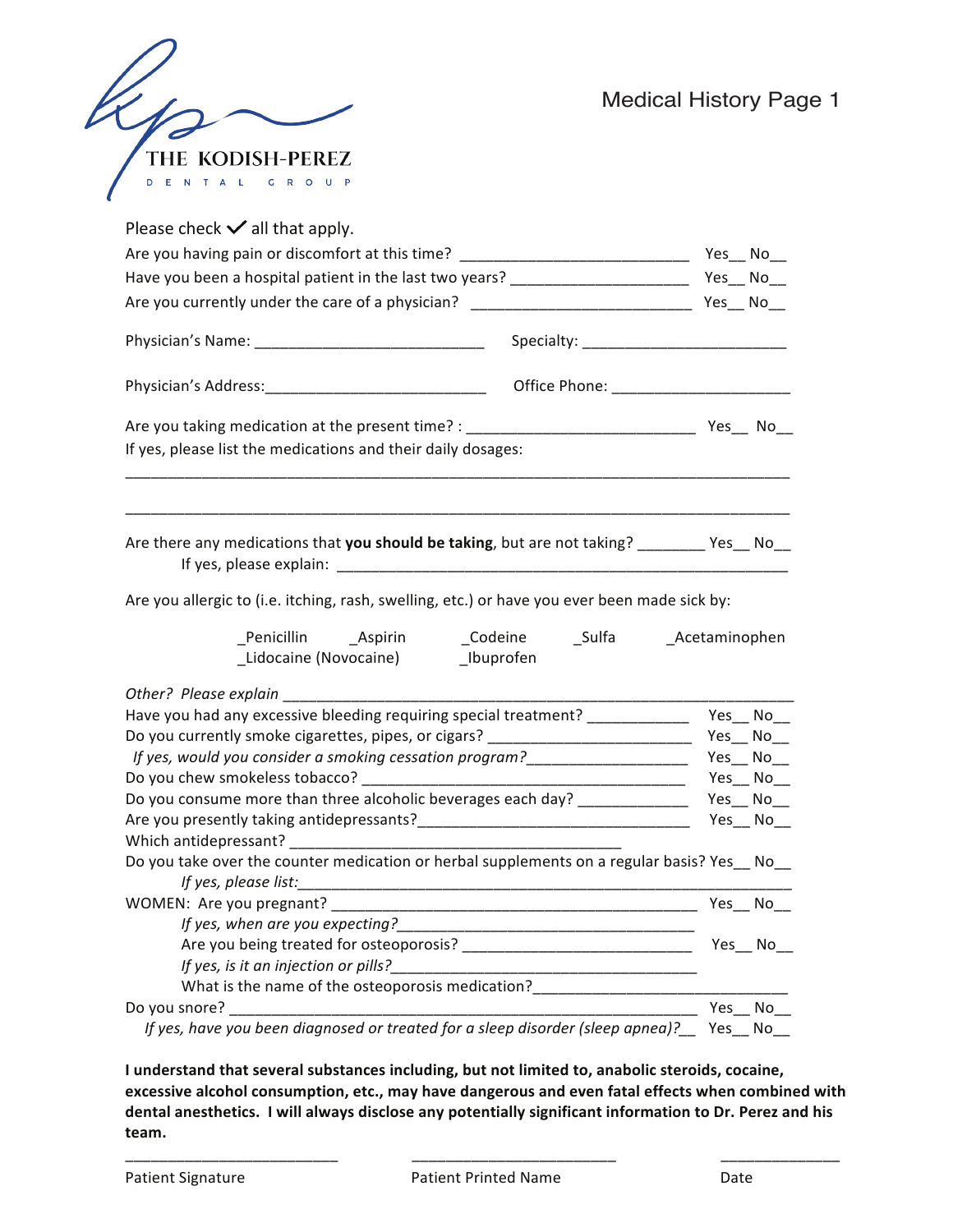



Please check any of the following that you have had in the past or currently have:

| Emphysema<br>Hepatitis B (Serum)<br>Tuberculosis<br>Hepatitis C<br>Asthma<br>Hepatitis (another form)<br>Sinus Trouble<br><b>Yellow Jaundice</b><br>Glaucoma<br>_Drug Addiction<br>Allergies/Hives<br><b>Blood Transfusion</b><br>_Syphilis/Gonorrhea<br>Liver Disease<br>Alcoholism<br>Anabolic Steroids<br>_Benign Growth<br>_Hemophilia<br>Carcinoma<br>_Epilepsy/Seizures<br>_Chemotherapy<br>_Arthritis/Rheumatism<br>_Radiation Therapy<br><b>Psychiatric Treatment</b><br>Scleroderma<br><b>HIV Positive</b><br>Nervousness<br>AIDS<br>Pain in Jaw Joints<br>_Kaposi's Sarcoma<br>Candida Albicans<br>_Herpes (Oral/Genital)<br>Anorexia Nervosa<br>$_{\_}$ Lupus<br><b>Cold Sores</b><br>_Kidney Trouble<br><b>Canker Sores</b><br>_Intestinal Disorder<br><b>Congenial Heart Malformation</b><br><b>Bacterial Endocarditis</b><br><b>Prosthetic Heart Valves</b><br>_Mitral Valve Prolapse (MVP) with valvular regurgitation<br>_Mitral Valve Prolapse (MVP) without valvular regurgitation<br>If yes, please explain: | _Heart Failure                     | _Pneumonia | _Hepatitis A (Infectious) |
|---------------------------------------------------------------------------------------------------------------------------------------------------------------------------------------------------------------------------------------------------------------------------------------------------------------------------------------------------------------------------------------------------------------------------------------------------------------------------------------------------------------------------------------------------------------------------------------------------------------------------------------------------------------------------------------------------------------------------------------------------------------------------------------------------------------------------------------------------------------------------------------------------------------------------------------------------------------------------------------------------------------------------------|------------------------------------|------------|---------------------------|
|                                                                                                                                                                                                                                                                                                                                                                                                                                                                                                                                                                                                                                                                                                                                                                                                                                                                                                                                                                                                                                 | <b>Heart Disease</b>               |            |                           |
|                                                                                                                                                                                                                                                                                                                                                                                                                                                                                                                                                                                                                                                                                                                                                                                                                                                                                                                                                                                                                                 | <b>Heart Attack</b>                |            |                           |
|                                                                                                                                                                                                                                                                                                                                                                                                                                                                                                                                                                                                                                                                                                                                                                                                                                                                                                                                                                                                                                 | Angina Pectoris                    |            |                           |
|                                                                                                                                                                                                                                                                                                                                                                                                                                                                                                                                                                                                                                                                                                                                                                                                                                                                                                                                                                                                                                 | <b>High Blood Pressure</b>         |            |                           |
|                                                                                                                                                                                                                                                                                                                                                                                                                                                                                                                                                                                                                                                                                                                                                                                                                                                                                                                                                                                                                                 | _Low Blood Pressure                |            |                           |
|                                                                                                                                                                                                                                                                                                                                                                                                                                                                                                                                                                                                                                                                                                                                                                                                                                                                                                                                                                                                                                 | _Heart Murmur                      |            |                           |
|                                                                                                                                                                                                                                                                                                                                                                                                                                                                                                                                                                                                                                                                                                                                                                                                                                                                                                                                                                                                                                 | _Rheumatic Fever                   |            |                           |
|                                                                                                                                                                                                                                                                                                                                                                                                                                                                                                                                                                                                                                                                                                                                                                                                                                                                                                                                                                                                                                 | Scarlet Fever                      |            |                           |
|                                                                                                                                                                                                                                                                                                                                                                                                                                                                                                                                                                                                                                                                                                                                                                                                                                                                                                                                                                                                                                 | _Heart Pacemaker                   |            |                           |
|                                                                                                                                                                                                                                                                                                                                                                                                                                                                                                                                                                                                                                                                                                                                                                                                                                                                                                                                                                                                                                 | <b>Heart Surgery</b>               |            |                           |
|                                                                                                                                                                                                                                                                                                                                                                                                                                                                                                                                                                                                                                                                                                                                                                                                                                                                                                                                                                                                                                 | _Anemia                            |            |                           |
|                                                                                                                                                                                                                                                                                                                                                                                                                                                                                                                                                                                                                                                                                                                                                                                                                                                                                                                                                                                                                                 | _Sickle Cell Anemia                |            |                           |
|                                                                                                                                                                                                                                                                                                                                                                                                                                                                                                                                                                                                                                                                                                                                                                                                                                                                                                                                                                                                                                 | _Ulcers                            |            |                           |
|                                                                                                                                                                                                                                                                                                                                                                                                                                                                                                                                                                                                                                                                                                                                                                                                                                                                                                                                                                                                                                 | <b>Stomach Disease</b>             |            |                           |
|                                                                                                                                                                                                                                                                                                                                                                                                                                                                                                                                                                                                                                                                                                                                                                                                                                                                                                                                                                                                                                 | $_I$ Thyroid                       |            |                           |
|                                                                                                                                                                                                                                                                                                                                                                                                                                                                                                                                                                                                                                                                                                                                                                                                                                                                                                                                                                                                                                 | _Diabetes                          |            |                           |
|                                                                                                                                                                                                                                                                                                                                                                                                                                                                                                                                                                                                                                                                                                                                                                                                                                                                                                                                                                                                                                 | _Bulimia                           |            |                           |
|                                                                                                                                                                                                                                                                                                                                                                                                                                                                                                                                                                                                                                                                                                                                                                                                                                                                                                                                                                                                                                 | Stroke                             |            |                           |
|                                                                                                                                                                                                                                                                                                                                                                                                                                                                                                                                                                                                                                                                                                                                                                                                                                                                                                                                                                                                                                 | _Fainting/Dizzy Spells             |            |                           |
|                                                                                                                                                                                                                                                                                                                                                                                                                                                                                                                                                                                                                                                                                                                                                                                                                                                                                                                                                                                                                                 | <b>Intestinal Disorder</b>         |            |                           |
|                                                                                                                                                                                                                                                                                                                                                                                                                                                                                                                                                                                                                                                                                                                                                                                                                                                                                                                                                                                                                                 | <b>Hypertrophic Cardiomyopathy</b> |            |                           |
|                                                                                                                                                                                                                                                                                                                                                                                                                                                                                                                                                                                                                                                                                                                                                                                                                                                                                                                                                                                                                                 |                                    |            |                           |
|                                                                                                                                                                                                                                                                                                                                                                                                                                                                                                                                                                                                                                                                                                                                                                                                                                                                                                                                                                                                                                 |                                    |            |                           |
|                                                                                                                                                                                                                                                                                                                                                                                                                                                                                                                                                                                                                                                                                                                                                                                                                                                                                                                                                                                                                                 |                                    |            |                           |
|                                                                                                                                                                                                                                                                                                                                                                                                                                                                                                                                                                                                                                                                                                                                                                                                                                                                                                                                                                                                                                 |                                    |            |                           |
|                                                                                                                                                                                                                                                                                                                                                                                                                                                                                                                                                                                                                                                                                                                                                                                                                                                                                                                                                                                                                                 |                                    |            |                           |
|                                                                                                                                                                                                                                                                                                                                                                                                                                                                                                                                                                                                                                                                                                                                                                                                                                                                                                                                                                                                                                 |                                    |            | Yes No                    |
|                                                                                                                                                                                                                                                                                                                                                                                                                                                                                                                                                                                                                                                                                                                                                                                                                                                                                                                                                                                                                                 |                                    |            |                           |

**I** authorize the release of any information upon the written request of a third party payer or health care practitioner. I fully understood the questions asked on these forms. To the best of my knowledge, all of the preceding answers are true and correct. If I have any change in my health status, I will always inform Dr. Perez, Dr. Kodish and their team prior to or at my next appointment.

\_\_\_\_\_\_\_\_\_\_\_\_\_\_\_\_\_\_\_\_\_\_\_\_\_\_\_\_\_\_\_\_\_\_\_\_\_\_\_\_\_\_\_\_\_\_\_\_\_\_\_\_\_\_\_\_\_\_\_\_\_\_\_\_\_\_\_\_\_\_\_\_\_\_\_\_\_\_\_\_\_\_\_\_\_

\_\_\_\_\_\_\_\_\_\_\_\_\_\_\_\_\_\_\_\_\_\_\_\_\_ \_\_\_\_\_\_\_\_\_\_\_\_\_\_\_\_\_\_\_\_\_\_\_\_\_\_\_ \_\_\_\_\_\_\_\_\_\_\_\_\_\_\_\_\_\_\_\_\_\_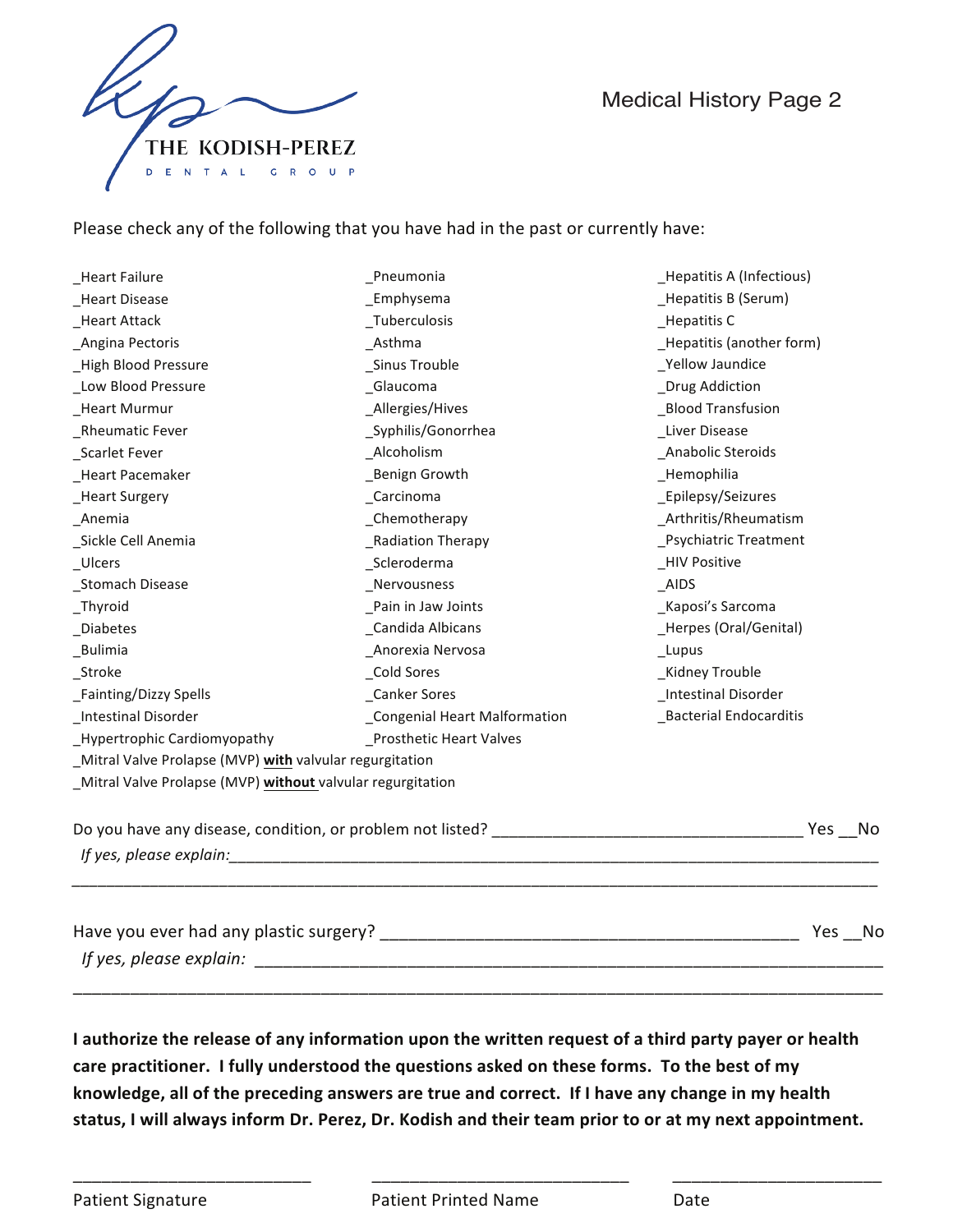

Dental History Page 1

| Please check $\checkmark$ all that apply.                                                                                          |                        |  |                                                      |  |  |     |            |                 |
|------------------------------------------------------------------------------------------------------------------------------------|------------------------|--|------------------------------------------------------|--|--|-----|------------|-----------------|
| When did you last visit the dentist?<br>_3 months or less    _6 months    _1 year      _5 years    _I don't remember/other _______ |                        |  |                                                      |  |  |     |            |                 |
| What was the purpose of that visit?                                                                                                |                        |  |                                                      |  |  |     |            |                 |
| Do you have, or can obtain, a complete set of x-rays or panoramic x-ray taken within the last 15 months?<br>No Maybe               |                        |  |                                                      |  |  |     |            |                 |
| Do any of your teeth hurt?<br>_Yes _No _Not sure                                                                                   |                        |  |                                                      |  |  |     |            |                 |
| Are any of your teeth or gum areas sensitive or tender? Please check as many as are appropriate.                                   |                        |  |                                                      |  |  |     |            |                 |
|                                                                                                                                    | When does this happen? |  |                                                      |  |  |     |            |                 |
|                                                                                                                                    |                        |  | How often do you experience the sensitivity or pain? |  |  |     |            |                 |
|                                                                                                                                    |                        |  |                                                      |  |  |     |            | _Maybe          |
|                                                                                                                                    |                        |  |                                                      |  |  |     | $\sqrt{N}$ | _Sometimes      |
|                                                                                                                                    |                        |  |                                                      |  |  | Yes | $\sqrt{N}$ | <b>Not sure</b> |
|                                                                                                                                    |                        |  |                                                      |  |  |     | $\sqrt{N}$ | Not sure        |
| Do you catch food in or around any of your teeth or gums?<br>Nes                                                                   |                        |  |                                                      |  |  |     | $\sqrt{a}$ |                 |
| Do your gums bleed while brushing your teeth? __________________________________                                                   |                        |  |                                                      |  |  | Yes | $\sqrt{N}$ |                 |
|                                                                                                                                    |                        |  |                                                      |  |  |     | <b>No</b>  |                 |